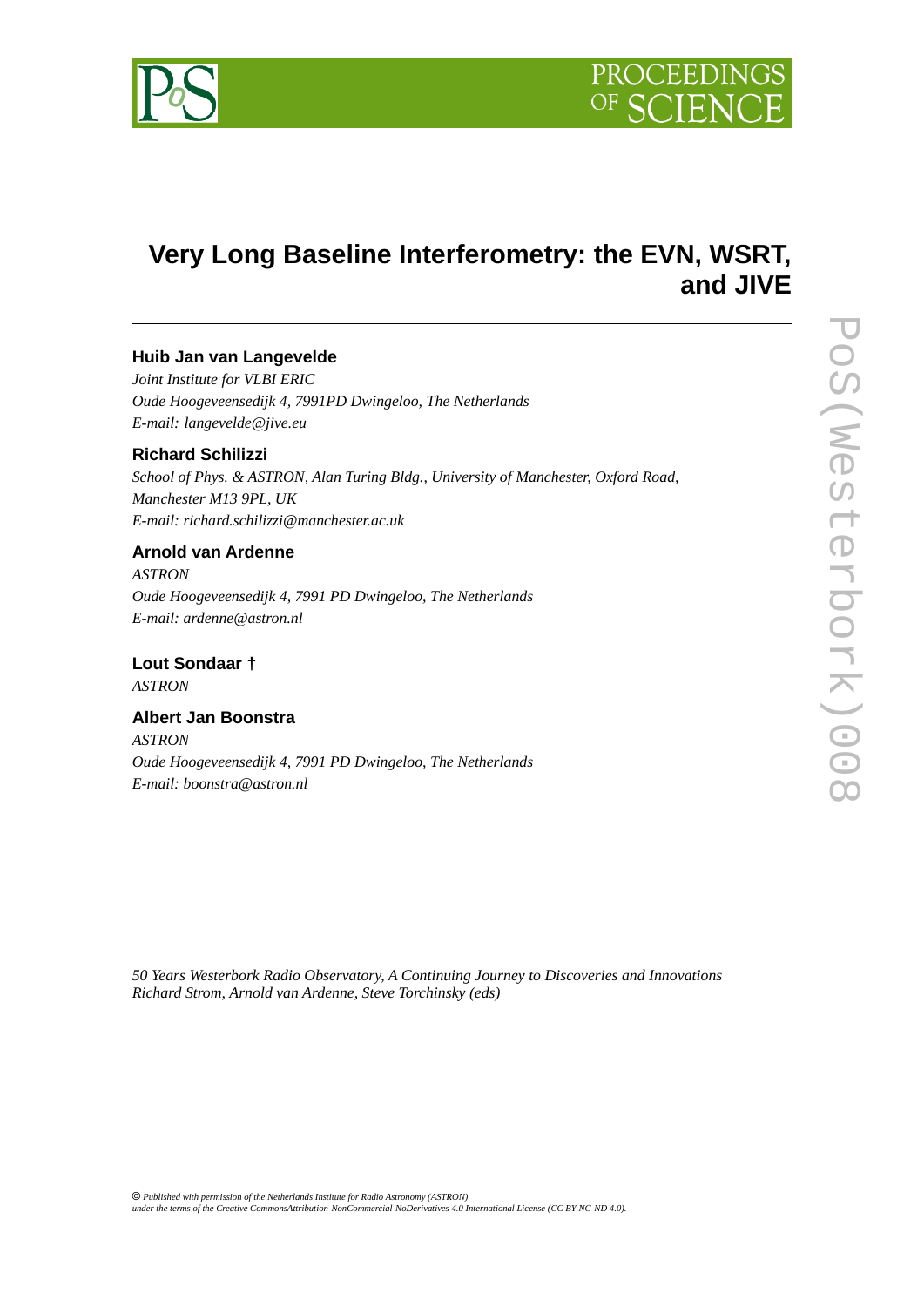# **Chapter 7 Very Long Baseline Interferometry: the EVN, WSRT, and JIVE**

Huib Jan van Langevelde', Richard Schilizzi<sup>2</sup>, Arnold van Ardenne<sup>3</sup>

#### **1. Introduction**

Very-long-baseline interferometry (VLBI) is the technique used to study small radio sources using an array of telescopes with separations typically ranging from a few 100km to many thousands of km, including telescopes in Earth orbit. Such an array can be either a dedicated array of telescopes like the US VLB Array or an array of existing national telescopes like the EVN. The network elements must all observe the same target at the same time and with the same frequency sampling, in order to allow their data to be correlated in a central data processor for all telescope pairs. The resulting 'fringe visibilities' can be processed by astronomers to yield high angular resolution images of the astronomical targets. Until the advent of fibre links between telescopes, each telescope operated independently under the control of an atomic oscillator providing frequency and time stability, recording the incoming signals on tape for later shipment to a central location for data processing.

This chapter will take a brief look at the development of VLBI in the Netherlands including use of the WSRT and the gradually emerging leadership role in European and global VLBI undertaken by the NFRA, later ASTRON, and the Joint Institute for VLBI in Europe (JIVE), later JIVE ERIC. It will also briefly review a number of technical developments including the WSRT-specific instrumentation developed for the WSRT as a VLBI element, the EVN MkIV correlator at JIVE, VLBI using optical fibre networks, and the use of the WSRT as a test platform for advancing the VLBI technique for world VLBI. Finally we review some of the major scientific results resulting from VLBI observations using the WSRT as one of the elements, and conclude with some observations on the future of this subject.

<sup>1</sup> Joint Institute for VLBI in Europe ERIC, Sterrewacht Leiden, Leiden University , The Netherlands <sup>2</sup> University of Manchester , UK

<sup>3</sup> ASTRON, The Netherlands

#### *1.1 A brief history of VLBI in the Netherlands*

To put the VLBI developments in the Netherlands in context, Table 1 lists the major events in international VLBI as seen from a Dwingeloo perspective (see also [1] [2]).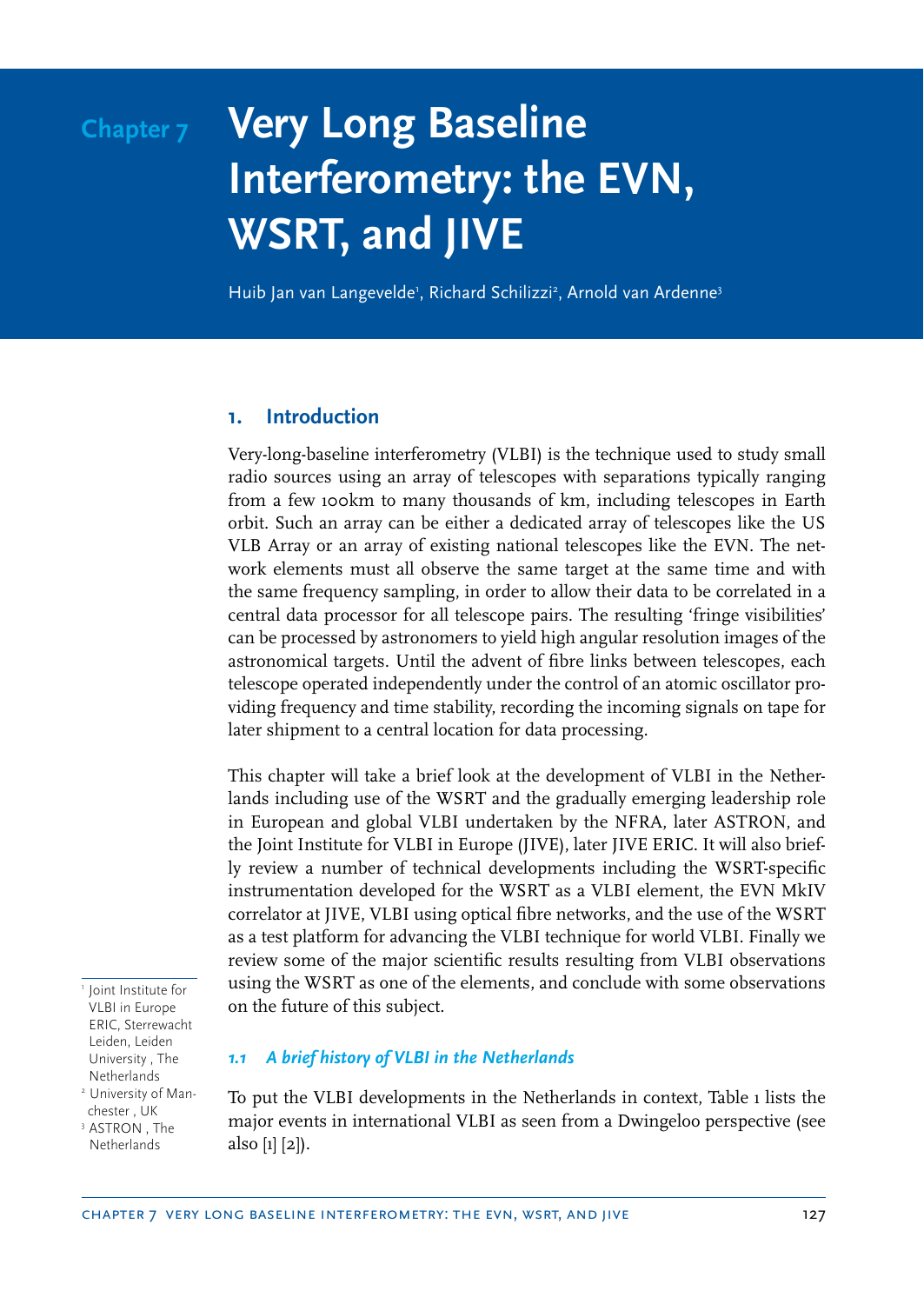*Table 1: Major events in the development of VLBI, from a Dwingeloo perspective*

| 1967 | first VLBI observations, in Canada and the USA                    | 1982 | MPIfR MkIII tape recorder-based data<br>processor starts operation                                            |
|------|-------------------------------------------------------------------|------|---------------------------------------------------------------------------------------------------------------|
| 1968 | first US-Europe (Sweden) observations                             | 1993 | IIVE established as a Dutch Scientific<br>Foundation in Dwingeloo                                             |
| 1975 | first discussions of European VLBI                                |      | US VLB Array opened                                                                                           |
| 1976 | US VLBI Network formed                                            | 1997 | Japanese space VLBI telescope, VSOP-HALCA,<br>launched                                                        |
|      | first 3-station intra-European VLBI<br>observations               | 1998 | JIVE Data Processor opened                                                                                    |
| 1978 | first VLBI observations with WSRT in tied-array<br>mode           | 2004 | First e-VLBI observations using optical fibre<br>connections between telescopes and data<br>processor at JIVE |
|      | MPIfR MkII tape recorder-based data<br>processor starts operation | 2011 | Russian space VLBI telescope, RadioAstron,<br>launched                                                        |
| 1980 | European VLBI Network formed                                      | 2015 | JIVE becomes a European Legal Entity (ERIC)                                                                   |

The first discussions in 1975 on the use of national telescopes in a European VLBI network involved George Miley (ULeiden), Roy Booth (UManchester, later Onsala Space Observatory), and Ivan Pauliny-Toth (Max-Planck Institute for Radio astronomy, MPIfR) and took place in the MPIfR cafeteria in Bonn, West Germany. Dutch participation in a second meeting a few months later in Bonn expanded to include Boudewijn Baud, Harm Habing and George Miley from Leiden, and Wim Brouw and Jean Casse from SRZM in addition to a larger delegation from Germany. Early in 1976, a VLBI recording system was ordered for the Dwingeloo 25m telescope and plans were laid by Miley, Habing, Baud and Schilizzi for the first 3-station intra-European observations involving Dwingeloo, Onsala and Effelsberg (Figure 1). These were successful and led to a paper on the compact radio structure in the centre of the largest known extragalactic radio source, 3C236 [3]. This signalled the beginning of a new and

*Figure 1. 1976 Dwingeloo 18 cm observation inside the telescope pedestal (!) with Richard Schilizzi and George Miley actively adjusting the recording terminal on loan from the Onsala Space Observatory*



exciting strand of astronomical research in the Netherlands whose prospects were outlined in [4].

One of those prospects, much increased VLBI sensitivity, quickly led to plans to phase up the WSRT to create the equivalent of a single telescope with a 93m diameter. Arnold van Ardenne succeeded in designing a first generation tied-array backend in 1978; a photograph of first fringes as they appeared on the screen of the MPIfR MkII data processor is shown in Figure 2. The tied array design and its evolution are described in Section 2.1.



*Figure 2. First interference fringes on the WSRT-Effelsberg baseline in 1978. The plot shows fringe amplitude versus delay (vertical axis) and time (horizontal axis) for a compact hot-spot in a 3C source [5]. The WSRT was operating for the first time in tied-array mode.*

In the 1970s and 80s VLBI observations were still called "Experiments" because any errors in set-up (e.g. feed polarisation orientation or clock failures) would go undetected until correlation took place, usually well after the data was recorded. But by the late 1980s, VLBI had grown into a mature observing mode in Westerbork making use of increasingly sophisticated adding systems and VLBI recording systems, and the 92 cm, 18/21cm, 6/50cm and later the MFFEE receiver systems.

During 1977 to 1980, plans were laid for the establishment of the European VLBI Network (EVN) including a Program Committee to allocate observing time in six sessions each year. The EVN Board was composed of the Directors of the five founding member observatories – WSRT/Dwingeloo, Effelsberg, Jodrell Bank, Onsala, and Bologna. Harry van de Laan represented the NFRA. Ivan Pauliny-Toth (MPIfR) and Richard Schilizzi were the first Chair and Secretary respectively of the EVN PC.

One of the main issues discussed by the Directors in 1980 was the need for a larger data processor than the 3-station MkIII correlator purchased by the MPIfR from Haystack due to come online in 1982. Driving this idea was the requirement for a "real-time" correlator for 8-station geostationary satellite-linked VLBI, the study of which by ESA had been initiated by NFRA in 1977 [6] following successful tests by a Canadian-US collaboration using a Canadian satellite [7]. In parallel with the ESA studies, Arnold van Ardenne, John O'Sullivan and Jan Buiter carried out tests of local oscillator transfer via the Orbital Test Satellite (OTS) in geostationary orbit [8, 9].

Following an exchange of letters between the EVN (spearheaded by Harry van der Laan) and ESA in 1982 on the L-SAT opportunity, the EVN Board decided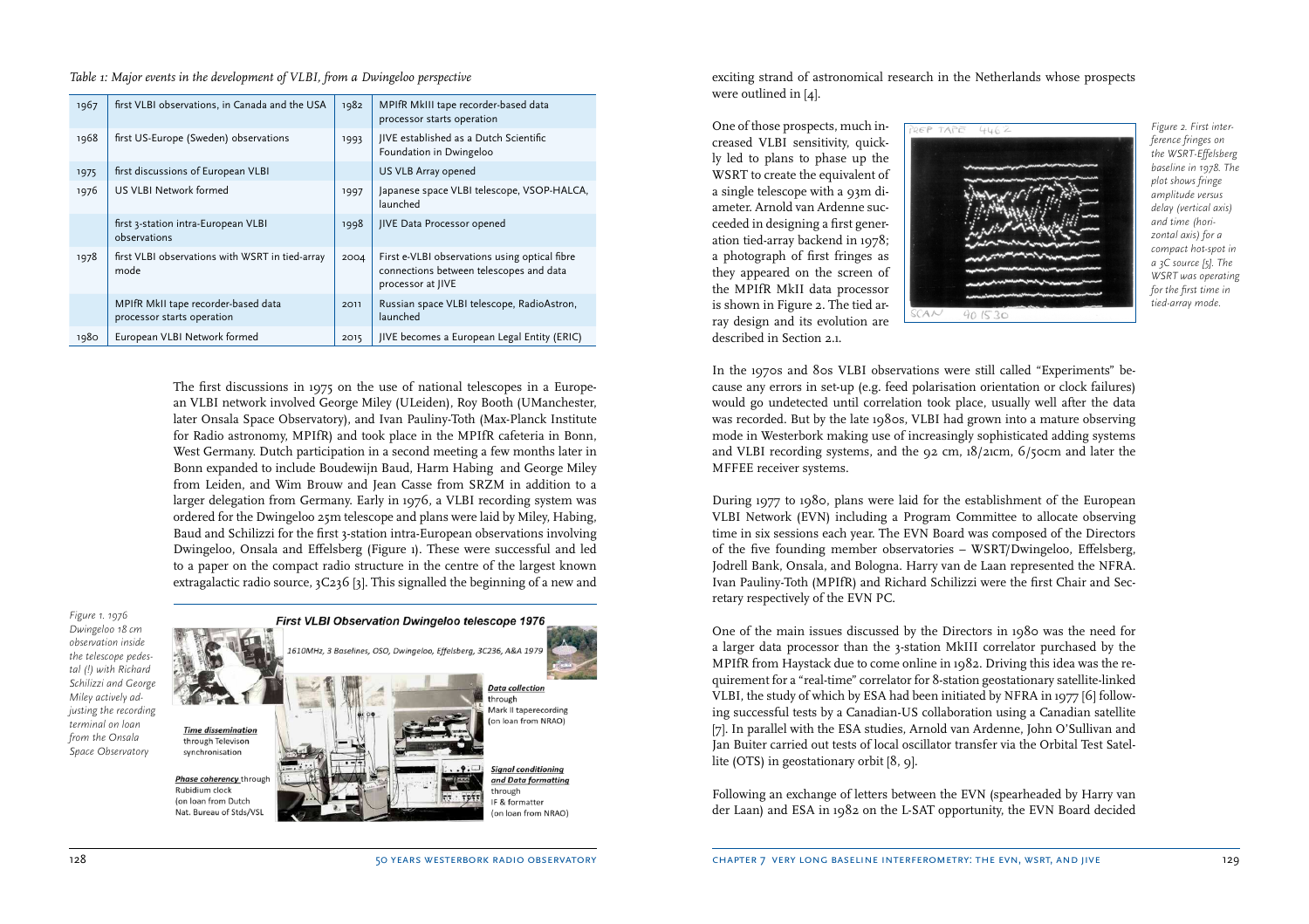that L-SAT use would be too expensive and that was the end of satellite-linked VLBI. However, by then, additional existing telescopes had joined the EVN and new telescopes were planned in Italy and Poland, so the requirement for a large data processor remained.

In the ensuing two years, two proposals were developed, the first to upgrade the MkIII processor at MPIfR to 8 stations (estimated cost 10 Mfl, 4.5 M $\epsilon$ ), and the second to develop a new generation (12 station) user-friendly data processor in Dwingeloo (estimated cost 15 Mfl,  $6.8 \text{ M} \in \Sigma$  [10, 11]. In 1985, the EVN Board decided to create a stronger governance structure and established the European Consortium for VLBI with eight members and a mandate to continue to carry out VLBI observations with the EVN and to seek funding for a large correlator. The nexus surrounding the data processor alternatives was broken in 1984 by a meeting of the NFRA and MPIfR to discuss collaboration on the future large correlator. MPIfR decided that a better match to its mission was to expand its MkIII processor with its own funding, primarily for the scientific use of its staff; this led to the Consortium agreeing in 1985 to seek funding for a new generation processor in Dwingeloo.

In 1986, contact was made with the European Commission in the person of Prof. Paolo Fasella, Director-General of the Science, Research and Development Directorate) by a Dutch delegation consisting Ruurd van Lieshout (ZWO Director), van der Laan, and Schilizzi. Parallel to this, contacts were also made with senior officials in the Dutch Ministry of Education and Science by van der Laan and Wim Brouw. Two years later, a proposal was made to the EC for a 20-station data processor capable of handling observations from all the then possible VLBI stations in the northern hemisphere. The estimated cost was 17.8 M€ (8.1 M€). The EC called in the European Science Foundation for an independent review of the proposal which the ESF Space Science Committee subsequently endorsed in 1989. This allowed the EC to provide an initial grant from the second Framework Program (FP2) for the European VLBI project in the form of a Penny & Giles MkIII tape recorder to be installed at the MPIfR data processor in Bonn.

A few months later in 1990, the Dutch government (Education and Science Minister, Wim Deetman) called again on the ESF to establish a review panel on ground-based astronomy to help put the VLBI proposal in context on a European scale. The result was resounding support for the VLBI data processor. Then followed a year-long hiatus in which some exploratory inter-government discussions took place, particularly with the French Science Minister, Herbert Curien. In 1992 the then new Dutch Minister of Education and Science, Jo Ritzen, convinced the EC Vice-President, Prof Filippo Pandolfi, of the desirability of further EC support for the data processor in order to trigger national contributions. This was forthcoming in the form of a 1 M $\epsilon$  grant for Human capital and Mobility in FP3.



Following this announcement later in 1992, 5.5 M $\epsilon$  was made available by the Dutch Ministry of Education and Science, 0.3 M€ from the French National Centre for Scientific Research (CNRS), and 0.55 M€ from the Swedish Wallenberg Foundation. In addition, the Jodrell Bank Observatory in the UK agreed to provide manpower for the data processor design. And in early 1993, design, prototyping, and construction of 16 station MkIV processor by an international consortium including the Haystack Observatory in the USA began. It ended almost six years later at a cost of 8.7 M $\epsilon$  including manpower. Further details of the data processor are given in Section 2.2.

*Figure 3. (left) Commissaris Relus ter Beek, with the help of JIVE director Richard Schilizzi, loading a tape on one of the 16 tape drives just before successfully pushing a button to demonstrate fringes from the new data processor. (right) a view of the 16 tape drives and auxiliary electronics and data processor operators.*

On 22 October 1998, the official opening of EVN Data Processor at JIVE was carried out by "Comissaris van de Koningin in Drenthe", Relus ter Beek (Figure 3).

In 1991, internal discussions in the NFRA led to a decision to propose that the VLBI data processor in Dwingeloo be the focal point of a new European centre for VLBI, which came to be called the Joint Institute for VLBI in Europe (JIVE). At the end of 1993, JIVE was formally established as a Foundation in the Netherlands with Schilizzi as the first director.

#### *1.2 Establishing JIVE as a European Research Infrastructure Consortium (ERIC)*

Already in the early days of JIVE, it was a recognized to be desirable to transform JIVE into a truly international entity, away from the Dutch 'stichting' legal entity. JIVE being an outstanding example of a distributed, bottom-up organized European research facility, one can suspect that the EC was well aware of this fundamental problem for JIVE and similar entities. In the  $4<sup>th</sup>$  Framework Programme, the EC started to support a number of distributed or collaborative facilities like RadioNet in which JIVE and ASTRON featured prominently, and this carried on in the  $5<sup>th</sup>$ ,  $6<sup>th</sup>$  and  $7<sup>th</sup>$  Framework. During which time the need to have light-weight, truly European entities became much clearer. The ERIC construct was established in 2009 and it allows one to register a legal entity in Brussels as a collaboration of member countries.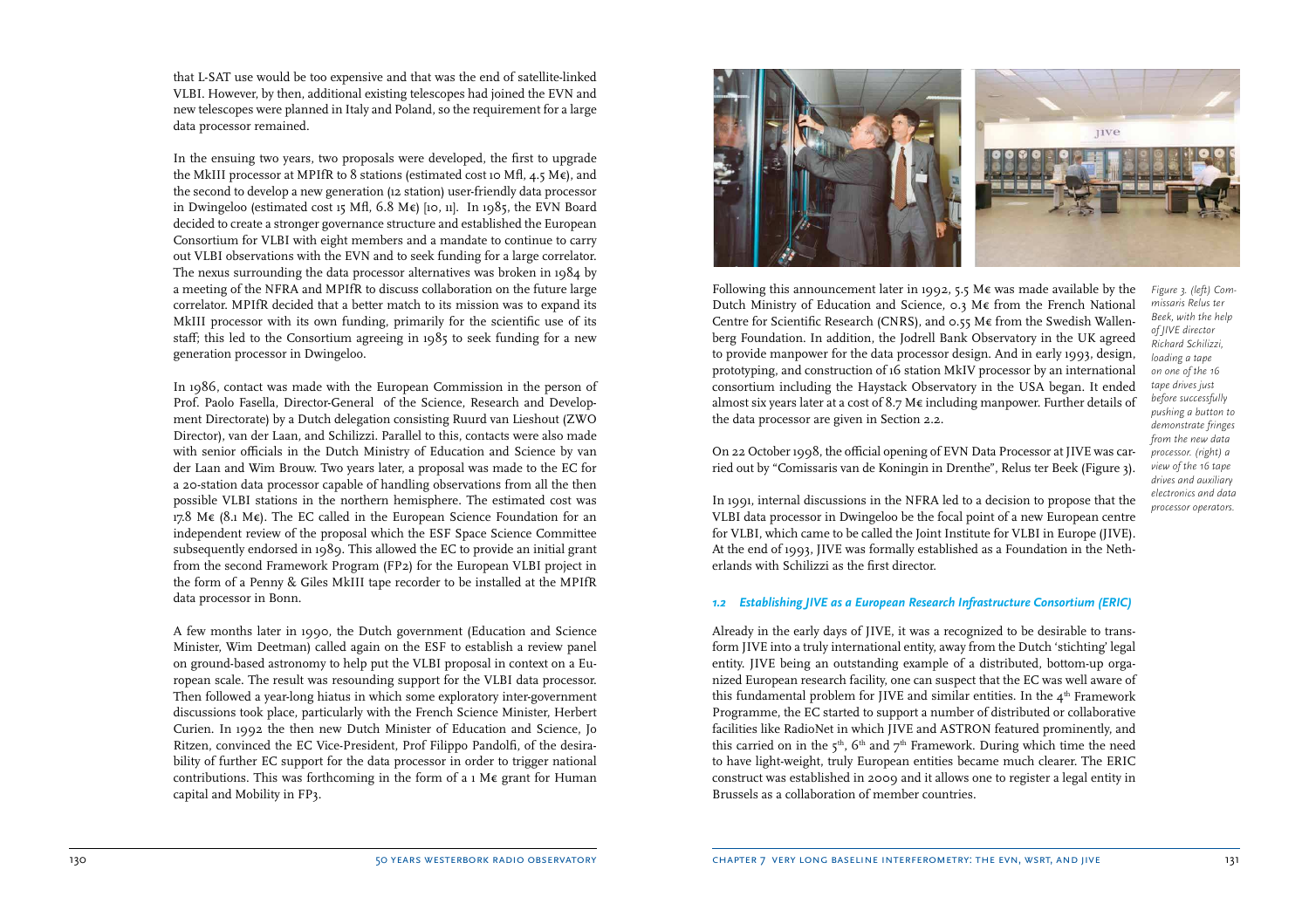For JIVE there were many attractions to becoming an ERIC including formal recognition as an excellent European research infrastructure provider, VAT exemption, and a governance structure based on collaboration of countries rather than the joint responsibility of a mixed bag of universities and national research organizations with different objectives. The latter was also the greatest hurdle to the transformation of JIVE to an ERIC; not in all JIVE member countries it was easy —or even possible— to transfer the interest in JIVE to a ministerial level. In a process that took several years, the Dutch representatives at ASTRON, NWO and the ministry made it clear that the transformation into an ERIC was a requirement to continue JIVE operations at the same level in the Netherlands, especially in an era in which the definition and design of the SKA were also consuming resources.

*Figure 4. Dutch key players at the JIV-ERIC inauguration on 21 April 2015. From left to right: JIVE director Huib Jan van Langevelde, EC Science director-general Robert-Jan Smits, NWO astronomy domain leader Ronald Stark, ASTRON director-general Michael Garrett and Westerbork director Rene Vermeulen.*



JIVE ERIC was established in December 2014 with four nation members. Since then the membership has increased to six countries and further support comes from research organizations in three more countries, some of which intend to become full members in the future.

#### *1.3 Space VLBI*

The early history of space VLBI is described in references [12] and [13]. After the successful participation in the Japanese VSOP-HALCA mission, JIVE and ASTRON staff led by Leonid Gurvits were also eager to contribute to the Russian RadioAstron mission when it was finally launched in 2011. As the EVN decided to accept observing proposals with the Russian telescopes, Westerbork and JIVE staff became involved in supporting various aspects of the mission. The JIVE SFXC correlator was made available on a best efforts basis for correlating RadioAstron observations observed via the normal EVN proposal process. One non-standard project involved procedures developed at JIVE to measure the RadioAstron orbit with simultaneous observations of the spacecraft by a number of telescopes on the ground [14].

#### **2. VLBI Instrumentation**

#### *2.1 The Tied-Array at Westerbork*

Following the first VLBI observations with the Dwingeloo 25m telescope in 1976 mentioned in Section 1.1, attention turned to using the large collecting area of the 14x25m dishes of the Westerbork array (equivalent to a 93m diameter dish) for VLBI. This required additional and VLBI-dedicated instrumentation to be added to the WSRT in order to gain this large increase in sensitivity and involved adding the signals from all 14 telescopes while maintaining phase coherence to create a so-called tied array, which could act as a single element of a VLBI network or array. The term "tied-array" was coined by Wim Brouw in a corridor discussion in 1977 with Arnold van Ardenne and Richard Schilizzi.

The concept is summarised in Figure 5.



Since this was the first time this had been attempted anywhere in the world, many questions needed to be answered including i) what loss factors affect the VLBI coherence for the tied array signal, and what was the resulting effective area of the tied array, ii) what were the polarization characteristics of the resulting tied-array and what calibration procedures needed to be developed, and iii) what point would be adopted as the phase centre of the array. Efforts to solve these problems were carried out in parallel with early tests of prototype units.

*Figure 5. Adding all the individual WSRT telescope signals would ideally result in a telescope with equivalent diameter of 93m. This is comparable with the 100m MPIfR Effelsberg telescope in Germany and the 100m NRAO Greenbank telescope of the NRAO in the USA.*

This challenging project to implement and test a number of versions of the new tied- array mode lasted from 1978 to 1986. It was led by Arnold van Ardenne and involved a number of SRZM staff including Hans van Someren Greve, Arie Hin, Jaap Bregman, Harm Jan Stiepel, Jan Buiter, Roelof Kiers, Sip Sijtsma, Piet van den Akker, and others.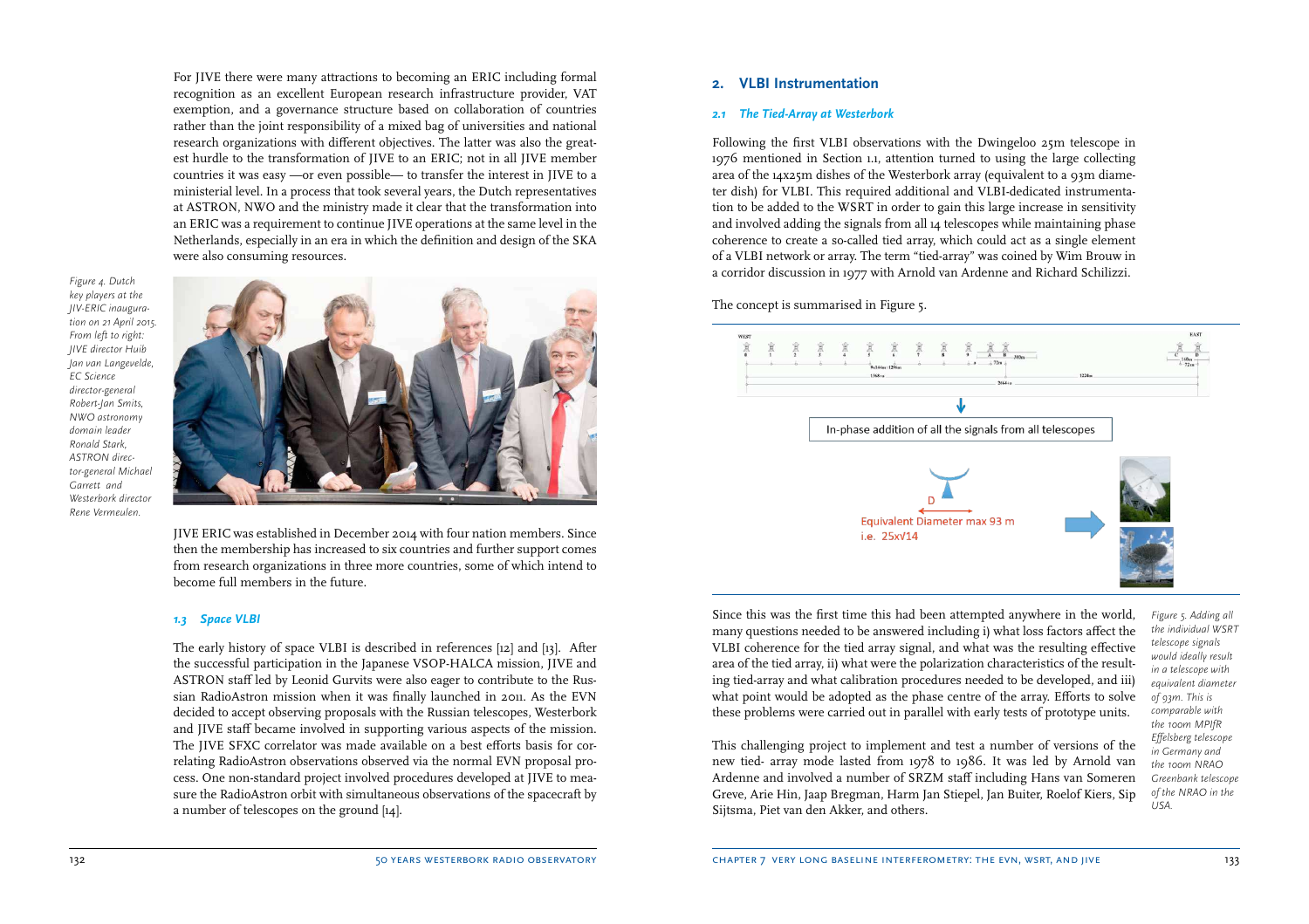Initially, the tied-array system for the 2 MHz bandwidth MkII tape recorder system was implemented on the WSRT DLB. Later versions were implemented first for the DXB, then on the DCB to handle the 56 MHz bandwidth MkIII recorder system, and on the DZB to handle the 112MHz MkIIIa, MkIV system and e-VLBI (described later in this section). The DZB version was given an official name: the Tied Array Adding Unit ("TADU"). These will now be described briefly.

#### The tied-array adding units

Four versions of the adding unit were built:

- 1) 1978: an analogue system [15] built for the Digital Line Backend (DLB) comprising a number of custom units inserted at the point where the telescope signals from the 14 telescopes in 2 polarizations were about to enter the analogue-digital converters of the DLB. These units were made in the Dwingeloo lab mostly by Jan Buiter who remained at the centre of the development of dedicated VLBI equipment for more than three decades. The output of the DLB was digitised before recording on the 2 MHz MkIIc system.
- 2) 1981: a digital combiner system [16] built to provide output to the MkIIc terminal and which used the DLB for calibration and phase/delay alignment. Understanding how to analyse and calibrate the tied array benefitted from fruitful discussion with Jaap Bregman, then system engineer at the WSRT. This digital combiner anticipated use with the MkIII recorder which had been ordered from Haystack and the digital delay lines then being implemented for the WSRT. However, use of the combiner with the DLB would have limited the input signal bandwidth to the MkIII recorder input to 8MHz whereas a 56 MHz bandwidth could be recorded. This led to the next step in tied-array development.
- 3) 1983: the bandwidth bottleneck for MkIII VLBI was removed to a large extent by a digital combiner [17] designed to use the Digital Continuum Backend (DCB) infrastructure and in which the "bulk" fringe rotator was located before input to the correlator. The much more complicated VLBI-specific system used a residual fringe modulator based on the so-called Cordic iteration principle and a subsequent Weaver scheme to recover the folded sideband technique used in the signal conditioning of the DCB. The unfolding inside the DCB was done by digital cross correlation techniques in combination with 90 degrees phase shifting. Photographs of the equipment are shown in Figure 6.
- 4) 2006: The Tied Array Distribution Unit (TADU) was developed in combination with the DZB as the interface to Mark5 terminals for VLBI recording and to PUMA II, the Pulsar Backend of the WSRT. It is a flexible all-digital, FPGA-based system that functionally follows the Tied Array Adder Module ("TAAM") in the DZB ADC subsystems [18]. TADU is extremely flexible by design using time variant digital (interpolation) filtering, and allows a variety of output "customers".



#### Sensitivity loss in a tied-array

#### *Analogue combiner*

The main concern initially [19] was calibrating the level of phase coherence of the added signals at the point of analogue addition knowing that full calibration was only possible using the correlator located "after" the point of addition. In practice, any differential effects proved effectively negligible and others were more important.

One of these factors was the presence of the 6/21 cm cooled receivers in the movable telescopes which were much more sensitive than the receivers in the fixed telescopes (Note: At 50 and 92 cm, all receivers were the same). The cooled receivers dominate the added signal and thereby reduce the effective diameter of the equivalent dish. In practice, the cooled receivers had about 3x lower system temperature, assuming no other losses, so the equivalent diameter ranged between 50 m (only the cooled receivers on the movable telescopes contribute) and 93 m (all telescopes contribute with equal system temperature).

#### *Digital combiner*

A more complex issue was the sensitivity loss with the later digital combiners [20]. Extra losses were caused when the digital signals output from the delay system are added and then again resampled for the VLBI recording terminal. For a 1- or 2-bit re-digitized signal from the WSRT as one input to the VLBI correlator, extra losses are introduced that are quantified in reference [20] using probabilistic ("multi-variate") analysis.

The conclusion is that the most significant degradation losses occur for a small number of telescopes in the WSRT which, say, are 1-bit digitized before addition and re-sampling. In particular, with an even number of telescopes correlated signal power is "lost" in the equivalent "zero" state. It is interesting that only in 2001, over 20 years later, the more general case was solved by Kokkeler et al [21].

*Figure 6. Left: VLBI interface equipment - MKIII tape recorder and electronics system on the left and the WSRT-specific VLBI system on the right. Right: A 1987 picture of the digital adding boxes including fringe rotation which were connected to the DCB (not shown). The digital adder was located inside the RFO shielded cabin. That year, a Hydrogen Maser frequency standard was also installed in Westerbork replacing the Rubidium frequency standard. This allowed the longer integration times essential for 6cm and shorter wavelength observations.*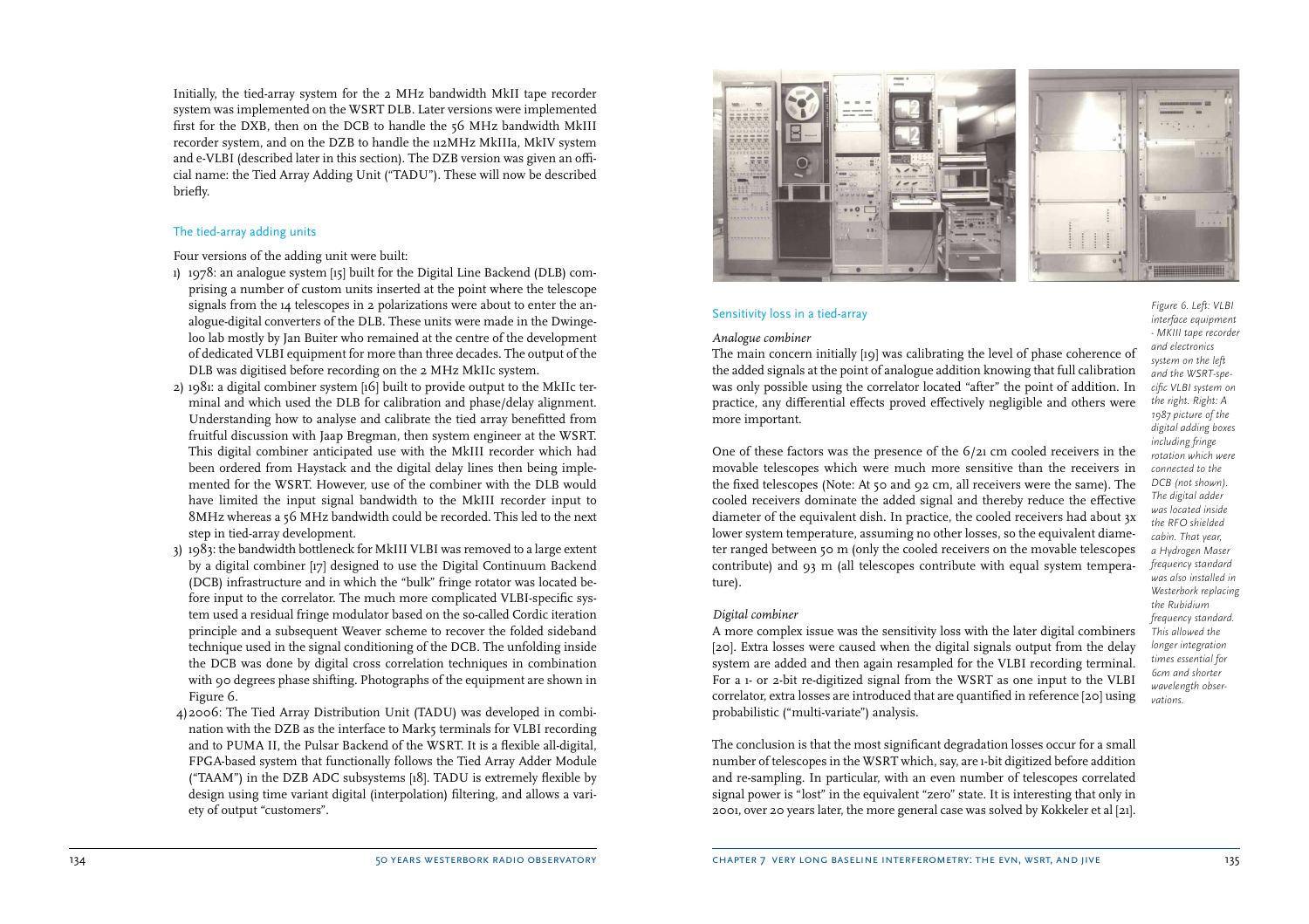Today, with multi-bit sampling techniques and large numbers of telescopes, this early realization is hardly of practical use!

#### Location of the tied-array phase centre

*Figure 7. Off-zenith pointing of an array of radio telescopes (filled blocks) achieved by applying an artificial delay to compensate for the incurred physical delay. The dotted line depicts the wave front originating from the remote radio source.* 



For a single dish telescope, the phase centre is at the focus of the telescope at the point where the reflected power from the telescope is maximum. In an array like Westerbork as in all arrays, the wave front from the remote radio source passes through each telescope's phase centre simultaneously if they all point toward the zenith. Pointing in any other direction is controlled by a delay system that ensures all signals from the same wavefront arrive at the correlator at the same time (see Figure 7 by Felix Smits).

The location of the "common" phase centre of the added array is the physical location of the centre of the array assuming that all receivers have equal system temperature. For much the same reasons mentioned in the discussion of tied-array sensitivity, the apparent phase centre will shift toward the telescopes with cooled receivers along the line connecting all individual phase centres, simply because their "weight" in the added signal is larger. This argument is illustrated in NFRA Note 315 [19] and originates from John O'Sullivan then working at ASTRON. This is not desirable because an antenna reference position is required for the VLBI correlator model and receiver gain or other changes would result in changes in the apparent location of the tied-array phase centre. This in turn would cause changes in length and orientation of baselines to other telescopes in the VLBI array and result in imaging and astrometric errors.

The situation is even more complicated as the WSRT telescope array orientation is East-West and the observed source moves with hour angle in that way i.e. from east to west. In pre-digital days, Hans van Someren Greve, responsible for the online system, implemented the control software such that the proper delay per telescope was achieved by controlled insertion of different cable lengths in the signal paths while observing. By the nature of adding delays, it must be ensured that the delay is always "positive". This was done by defining a "delay-centre" outside the array and in practice at a fixed location to the east of the easternmost telescope. After some analysis, it was possible to show that for VLBI, this centre is also the "location" of the tied array telescope!

When the Philips Computer controlling the analogue cable delays was decommissioned in 1978, an all-digital delay system for the DLB (later the DXB) was introduced. With those digital delays, the telescope signal amplitudes were "normalized" by the converters in the digital system before adding, and gain changes, and phase centre changes became largely irrelevant

A final note: the massive computing power of LOFAR allows formation of multiple tied-array beams for pulsar work. This was foreshadowed by the inclusion of an "auxiliary" output for the first digital combiner [16] which was used for the first pulsar observations with the WSRT (see Chapter 5 on the "Time varying Universe").

#### *2.2* **The EVN MkIV correlator at JIVE**

The development of the EVN MkIV correlator required the bundling of a range of expertise [22]. The correlator design was in the hands of Albert Bos (ASTRON), Sergei Pogrebenko (JIVE), Alan Whitney (MIT-Haystack) and Bryan Anderson (Jodrell Bank), and was eventually used in four data processors, at JIVE (EVN MkIV correlator), ASTRON (DZB correlator), Haystack (Haystack MkIV correlator) and Bonn (MPIfR MkIV correlator). A new chip was designed and manufactured, and local ASTRON expertise was employed for the configuration and data routing on the correlator boards. A UK company, Penny & Giles Pty Ltd supplied the tape drives and the Station Units under the leadership of Steve Parsley who later joined JIVE. Moreover, it was decided that the EVN correlator was going to run on totally new software, its design being led by Roger Noble from Jodrell Bank. With the emphasis for the EVN correlator on astronomical applications, the output data format was chosen to be the AIPS++ MeasurementSet definition.

The introduction of the MkIV correlator not only provided for more sensitive observations with increased bandwidth, but the use of detailed CALC/SOLVE geodetic models provided accurate interferometer models in the direction of both target and nearby calibrator. This enabled phase referencing between the two and allowed the detection of weak targets, as well as providing very accurate positions for astrometric applications.

After its opening in 1998, the EVN MkIV correlator at JIVE rapidly became the operational heart of the European VLBI Network. By 2000, essentially all EVN observations and ~50% of global observations were correlated at JIVE. A professional user support structure had been put in place in Dwingeloo as well, funded for a substantial fraction by the RadioNet TNA (transnational access) funds, a mechanism though which the EC basically bought a fraction of the observing time for users from all over Europe. It allowed JIVE to implement a rigorous data scrutiny practice and support users in all stages from proposal preparation to data processing. Users were also encouraged to come to Dwingeloo, stay in the guest house, and work with the support scientists on their data.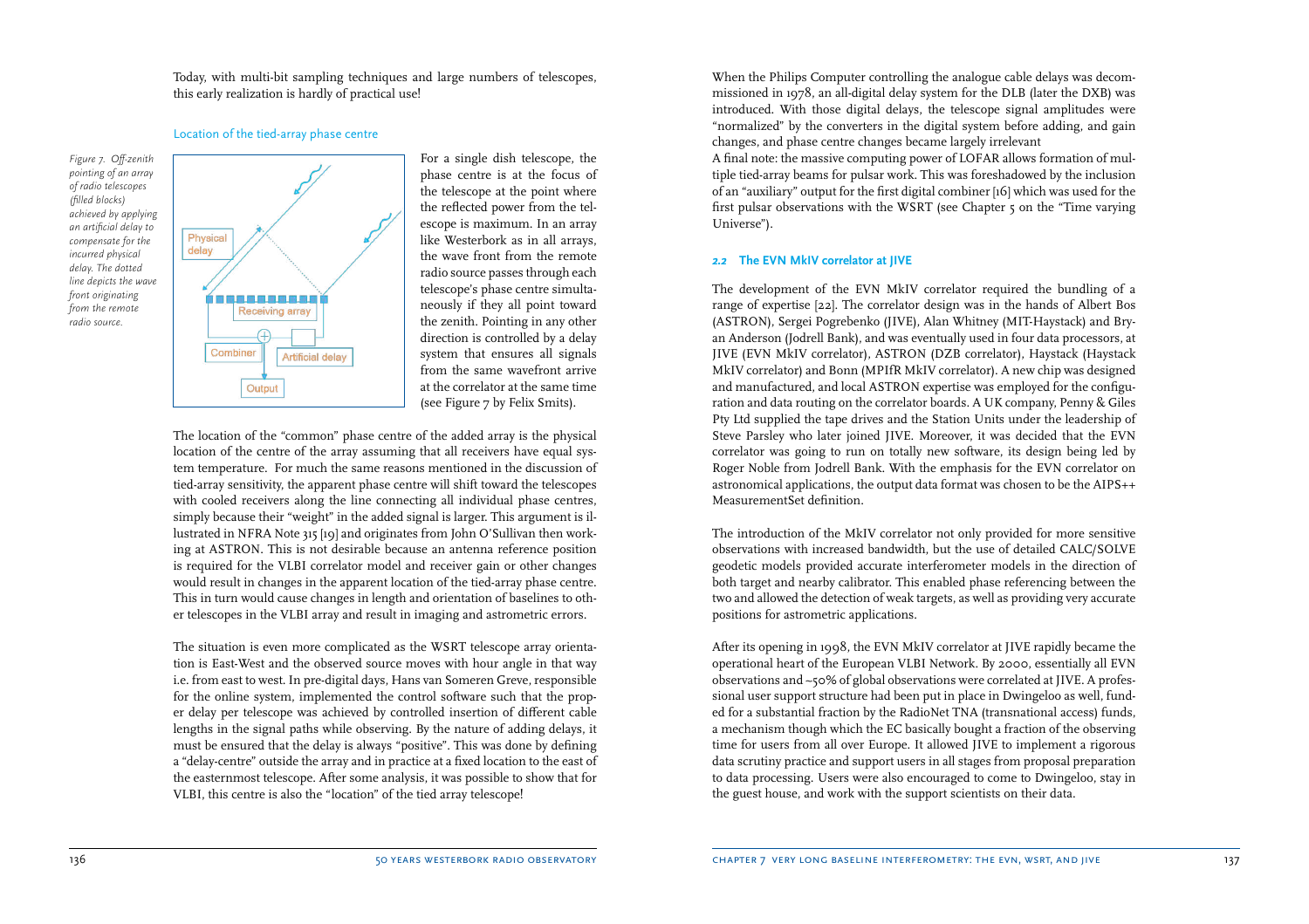# **Closing the holes**

Not always is an apparent good idea translated into hopeful dreams and subsequent realities. In this case, it started with the demand for higher frequency VLBI, but VLBI wasn't the only motivation for improving the reflector mesh. Improvements to performance of the feeds and receivers was hindered by the inherent loss of the reflector mesh. The loss of reflectivity with increasing frequency has a negative impact on

the overall sensitivity, it was im-

This was done by exploring two routes with the first to look into

paint. This would partially fill the holes and therefore reduce the transmission. After lots of experimenting with different paints and performing microwave measurements as a function of angle of

improvement.

er people still wonder about the purpose of the waveguide segments with varying widths), it was concluded that about 40% reduction would result at 5 GHz, and less at higher frequencies.

Arnold van Ardenne

The second approach was to close the mesh by gluing thin stainless steel slabs on the panels! Questions were of course: Which panels? Some or all of them? This was studied by looking at the mechanical layout of the panels (see Figure 1 taken from the 1978 "Internal Note"). It turned out that by closing the panels from the centre ("apex") out to a 6 m radius comprising 25% of the physical area, a 60% reduced transmission was achievable, and this improved even more by painting the 75% of the remaining area.

the antenna coupling efficiency, and also, for the same reason, the loss of reflectivity is accompanied by an increase in unwanted thermal noise of the "hot" environment. As the ratio of these two are important for portant to look into possibilities for painting the mesh with conductive reflection in the labs (lots of young-The obvious other question was regarding which glue should be used and could it withstand the Dutch climate? This was especially on our minds in view or our experience with the loosening of the mesh on their frames (see insert by Wout Beerekamp). So outside the lab, spare panels with stainless steel slabs glued with the selected glue, were placed and tested in all conditions including intense solar radiation etc. Until very recently these panels were still outside near to the Dwingeloo telescope and people were wondering again what they were doing out there! Of course, they could not know that the idea was not pursued because with all the slabs plus paint on the WSRT antennas the additional windload turned out to be unacceptable.

### In this way, JIVE built up a reputation as the 'friendly, local correlator', where the staff would help to get the most out of the EVN data. In this way its support staff also had an opportunity to become part of the scientific teams around the EVN and many of the JIVE postdocs were able to progress their career in science after their JIVE post. In order to support astronomical use, much attention was paid to improving the calibration of the EVN and the support staff also monitored network performance through a reliability index. With external funding the PC board-based Integrator ("PCInt") was developed to overcome the limits on bandwidth and time sampling, research was done on ionospheric calibration, and JIVE staff developed ParselTongue to allow users to script large or innovative data reduction problems [23].

#### *2.3 e-VLBI and parallel developments*

After the important introduction of phase referencing in the nineties [24], another revolution took place in the EVN around the turn of the century. Probably this was a silent revolution to most astronomers, as the sensitivity, and thus the advertised scientific potential of VLBI did not change dramatically at first. However, very noticeable to the users (and operators) were the improvements in robustness, calibration and flexibility when VLBI operations moved away from spinning tape as the recording medium. The transition to disk units rather than tapes was the first and maybe the most noticeable innovation that used off-the-shelf components, but not the last. The introduction of fibre-linked e-VLBI, software correlators and high-speed digitizers would all open up capabilities for new research areas. The WSRT often played a special role in these developments because of its close location to the correlator at JIVE, and its unique nature as the only linked element interferometer in the EVN, capable of providing simultaneous images.



*Figure 8. For the global campaign on SS433 in 1987 students spent the night at Westerbork to help changing tapes. Huib van Langevelde and Anton Jongeneelen doing their duty in the late eighties.*

*Schematic of a* 

CENTRAAL FACET  $scna_4 = \frac{c_4}{c_4}$ 

RING FACET (24) BUITEN FACET (48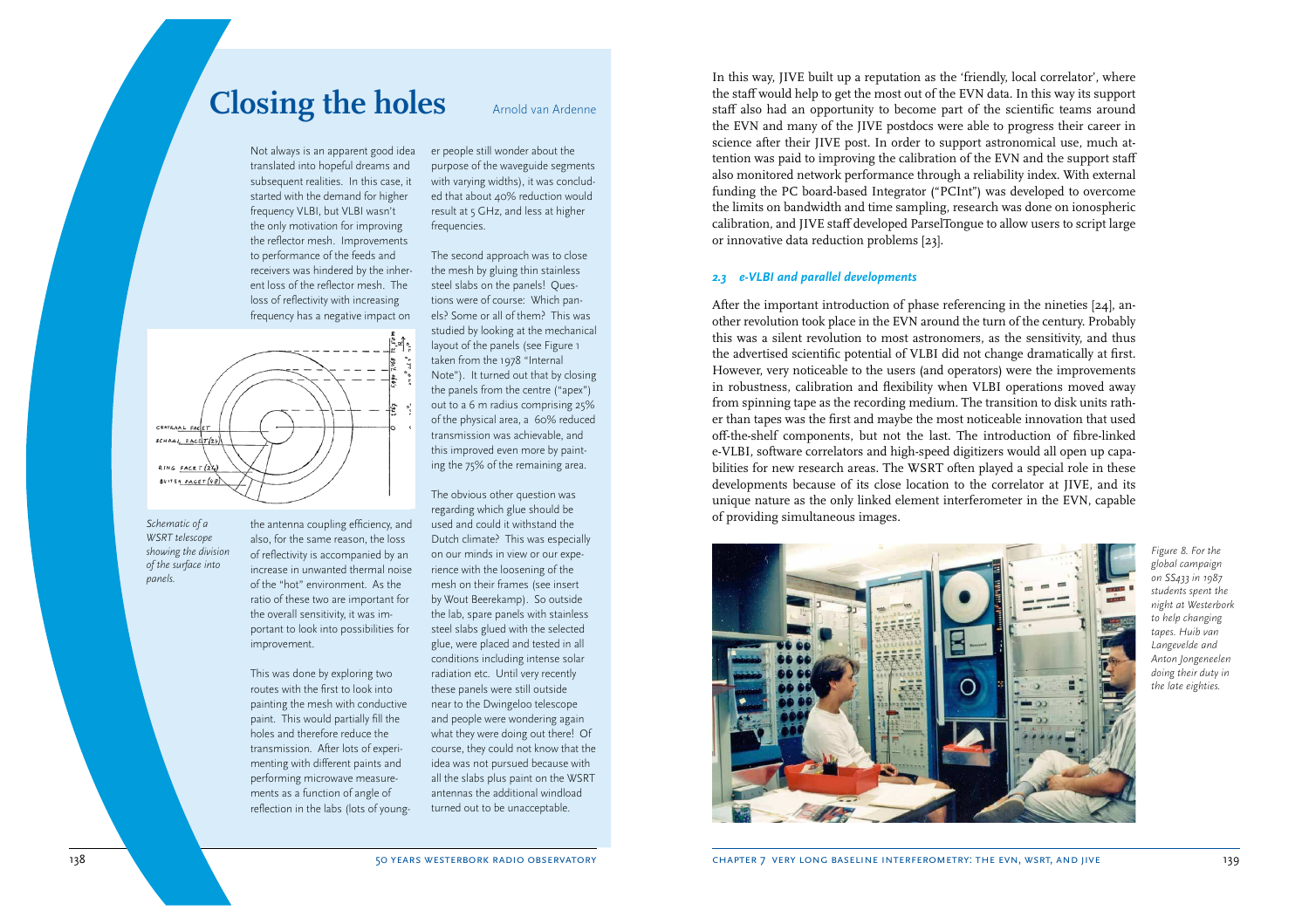In 2001 MIT-Haystack introduced the MkV data acquisition and playback units, which were no longer using spinning tapes for recording. Instead a PC board was used with a special card that distributed the data in parallel over eight hard disks mounted in a special chassis. These units were connected to the telescope outputs, as well as to the input of the correlator. The motivations for MkV5 were cost savings on the recording medium (disk-packs vs tape) and transport costs, no requirement for the almost annual replacement of expensive write-read heads on the tapre machines at the stations and correlators, and reliability. JIVE and WSRT staff worked together to update the telescope and correlator interfaces to accommodate MkV.

The introduction of disk recording did magic to the operations of the VLBI network. Immediately the data error rates were much better and no longer required fine-tuning of tape alignments and (reading/writing) head calibrations. Moreover, the recording efficiency improved, even if the disks systems did not readily offer the same bandwidth, because the disk units were immediately ready for recording and required no tape conditioning. At the correlator, data read-back became direct access, where before complex tape priming was required to align all station recordings at the same micro-second of the original observation.

In addition, with the data stored on 'normal' hard disks, the data had become directly accessible for the station or correlator staff. It made it possible to implement a number of diagnostics to study the statistics of the digitizers and the telescope passbands. It also made it much easier to send short data samples to a correlator and do the ultimate check of VLBI by making sure that fringes were achieved. Looking ahead to the internet era, JIVE staff already made a first attempt to implement a software correlator for fringe verification around the turn of the century. The so-called ftp-fringe tests introduced in 2004, often using the WSRT as the "home station" but the bottleneck for such tests was the very restricted internet bandwidths for some stations, based on telephone lines.

On the initiative of Richard Schilizzi, discussions started in European forums in 2000 on the possibility of implementing e-VLBI using the broad-band, fibre-based infrastructure then under development for European science in order to connect the telescopes to the correlator. With the help of SURFNet a pilot project was carried out with a limited number of stations. Then, JIVE Director Mike Garrett led an EC proposal named EXPReS (Express Production Real-Time e-VLBI Service, funded in 2006) to turn the full EVN into a real-time VLBI instrument that could track transient phenomena in the Universe. It promised to deliver e-VLBI functionality for European astronomers who would be able to inspect the state of their (transient) targets within hours of the observations. That new functionality did require major adjustments to the correlator workings; this was a machine that was designed to run on a rigid reconstructed observing time and the correlator processes were designed to ask for the data from specific times. But for e-VLBI it also needed to correlate data with time stamps streaming into Dwingeloo in real time. Obviously, the project also addressed the connectivity and bandwidth issues. For this aspect, the Dutch SURFNet was an important partner; they were instrumental in helping to establish the connections to Dwingeloo and Westerbork, but moreover they had an ambition to make the Netherlands an important hub in international networking. When the e-EVN switched on in 2005, the Internet traffic at the Amsterdam Internet exchange doubled.

The EC project could not pay for the operational investments needed for the fibre connections from the EVN telescopes to the broad-band network, which was often more than a "last one mile" away. However, gradually the majority of the telescopes came on-line with bandwidths increasing from 128 Mbps to 1 Gbps. Being close to JIVE, the Westerbork telescope had a special place; it was linked on a dedicated fibre connection, providing a perfect testbed for pioneering protocols for the data relays. Many tests were done with different routing hardware, internet protocols and clever data packaging [25].

The EVN also adopted new operational modes to engage in e-VLBI. Dedicated e-VLBI observing days accommodated tests and user experiments. At first, the users had to come forward with compelling arguments why they needed quick access to their data, later —when the bandwidth was competitive to recorded VLBI— any experiment could be transferred to the e-VLBI days. Some examples of the resulting science are listed in Section 3.

Another activity funded in the EXPReS project was the development of a distributed correlator platform, based on high-performance computing nodes, in which Westerbork staff collaborated. Arguably, the data transport requirements could be distributed differently from the traditional all-telescopes-to-one-correlator star configuration. Research was done on how data copies could stream from each telescope to each other in a network configuration. The load-balancing, distribution software that was developed never became operational, but the linux-based, software correlator, derived from the Huygens processing algorithm (see Section 3) later became the SFXC platform [26].

After EXPReS, the EC also granted funding to NEXPReS (Novel EXplorations Pushing Robust e-VLBI Services) in 2010, a project led by JIVE Director Huib Jan van Langevelde, for which the major deliverable was to ensure the European collaborations that had started under GEANT would be sustained. It allowed JIVE and the EVN to continue support for e-VLBI at competitive bandwidths. The R&D shifted towards defining a recording standard independent of MIT-Haystack, who were already announcing MkVI data acquisition units. The focus was on using standard Linux data file systems on these units, such that more flexibility was possible between recording and streaming data. At this time JIVE also developed new data acquisition platform software to allow robust integration of recorded and streamed VLBI modes. Again, the WSRT proved to be an important testbed.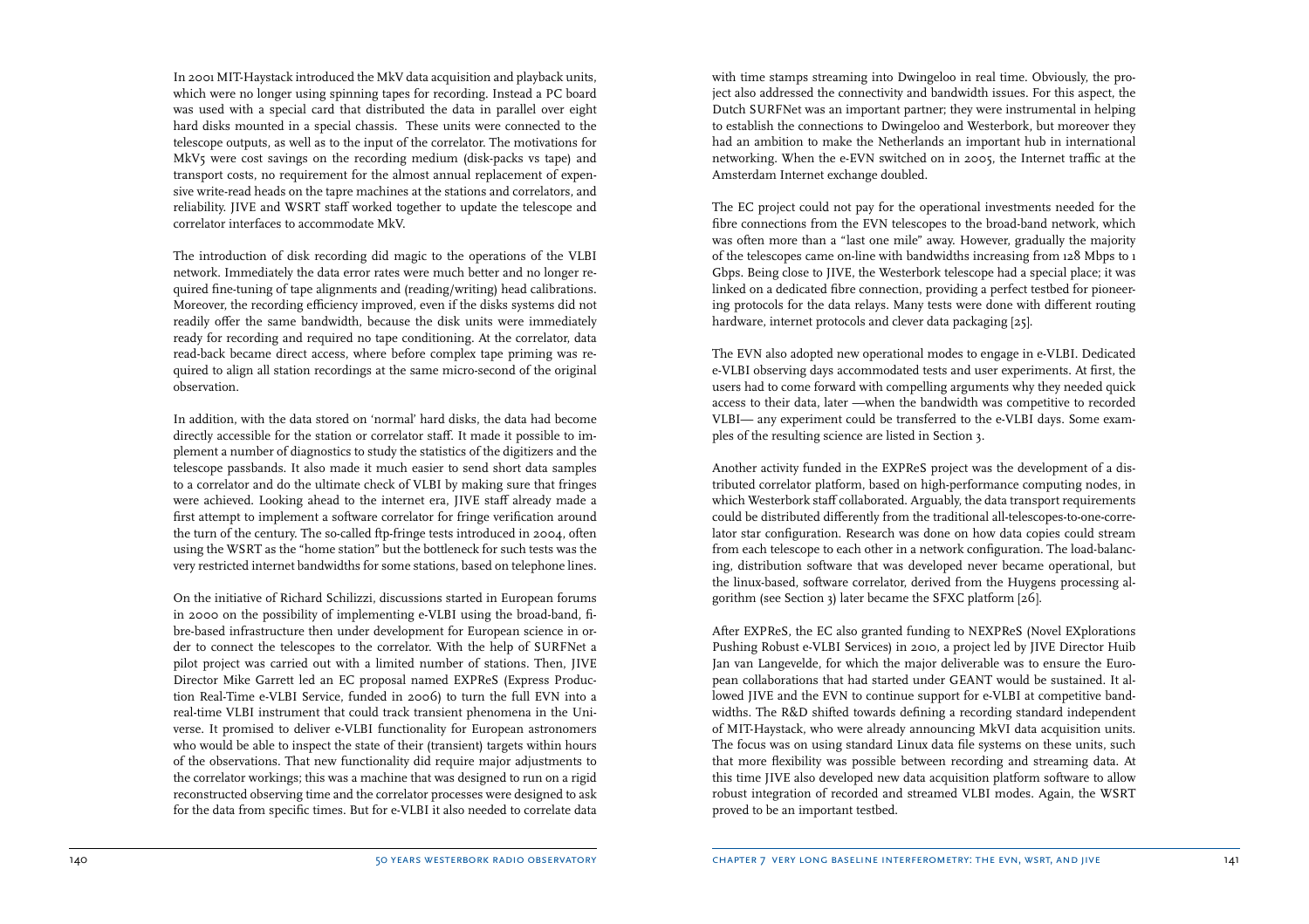In early 2013 the MkIV correlator at JIVE was switched off and dismantled after almost 15 years of operation, its functionality replaced in the previous years by a Linux cluster running the SFXC software. JIVE and ASTRON staff, led by Arpad Szomoru and financed by EC project RadioNet, also developed an FPGA correlator named the UniBoard platform [27]. The UniBoard was later used for LOFAR station processing, the Apertif system at Westerbork and considered for processing SKA data. The SFXC correlator, completely based on locally developed software, proved to be a huge success for JIVE and the EVN. It allowed new science modes for wide-field imaging, time domain processing and spacecraft applications (see Section 3). Moreover, it proved vitally important that JIVE staff could easily control the channelization of input data streams, as cheap and powerful digitization technology led to a proliferation of telescope data acquisition systems.



*Figure 9. The Westerbork telescope is also a great place to teach students interferometry; Michiel Brentjens explaining the details at the 2013 European Radio Interferometry School.*

# **Time Adventures**

Lout Sondaar, Albert Jan Boonstra, Arnold van Ardenne

In radio interferometry the combined receivers act as a phase-coherent system. In practice this is done by locking all analogue and digital receiver electronics to the same frequency reference source. For local observations using only the WSRT telescopes, the requirements for such a reference source are differential and modest. However, for VLBI and pulsar timing observations, a very accurate atomic clock is needed to ensure coherency with radio telescopes throughout the world.

In the early eighties, the Westerbork VLBI system was in dire need of its own precision clock. Until then precision time was delivered through a rather complicated method involving synchronization through television with help of the Netherlands Measurement Institute ("VSL"). The budget to acquire a clock, a state-of-the-art Hydrogen maser, was beyond our means. A more elaborate scheme came to mind

which involved close collaboration with the Swiss Clock Research Laboratories in conjunction with their company Oscilloquarz in Neuchatel. They had an early prototype of a working maser which was available to be modified for use in Westerbork for a fifth of the price. This was win-win for all as in principle it had already served its research purpose!

Therefore Lout Sondaar, working at our Technical Laboratories, moved to Neuchatel in 1983 to adapt the maser for use in Westerbork. The picture shows Lout standing beside the complete maser in the Neuchatel Labs.

The principle of the maser was to generate the 21 cm line frequency in the so-called physics package (the large structure in the picture). As this is an atomic transition, its frequency is ultra-stable and has tremendous precision making it ideally suited as a precision clock. This 21 cm line corresponds to the



*Lout Sondaar preparing the first Westerbork Hydrogen Maser in the Oscilloquarz Labs in Neuchatel early 1984.*

one we are "commonly" measuring using the WSRT and our own receivers and hence improvements were made to 21 cm receiver of the clock by our engineers.

In March 1984 the LSHG-H3 passive H-maser was shipped to Westerbork assisted by Harm Jan Stiepel, the electronics expert in the Observatory. Weighing close to 1000 kg, the maser package allowed for only a few cm tolerance of the suspension springs of the available truck making it a truly delicate ride to the Netherlands!

Continuing the feat of fine engineering, the maser was successfully installed in the temperature stabilized basement area of the Observatory by April 1984. It afterwards performed well during 15 years of continuous operation!

With the nineties-upgrade of the WSRT system, including the extension of the frequency range to the 3.6 cm geodetic VLBI band, an upgrade of the central frequency and time reference was needed. This became even more urgent as the reconditioned Swiss atomic clock, at that point serving for 15-years as WSRT hydrogen maser, was beginning to show its age! A comparison of hydrogen masers on the market led to an attractive 'turnkey' solution. In 1999 the DATUM (currently Microsemi) MHM2010 maser was installed at the same location in the temperature stable basement. After switching the machine on, only a two-week stabilization period was needed before the maser could be used as the new maser clock showing a solid frequency stability of 2 x 10<sup>-15</sup> in a 1000 second interval.

This long period of delivering stable and precise time, and the collab-



*The Datum H-maser in the temperature stabilized room in the basement of the Westerbork Observatory building, now in use for almost 20years! Note that further maser evolutions led to much smaller ones used in the Galileo navigation satellites.*

oration with the geodesy group of the Technical University in Delft, resulted in the Observatory "time" and precise location becoming part of the International GNSS Service Network in 1998.

#### *Reference:*

The Hydrogen Maser LSHR H3 in Operational use at the Westerbork Synthesis Radio Telescope, L.H. Sondaar, First European Time and Frequency Forum, Besancon, Fr., 1987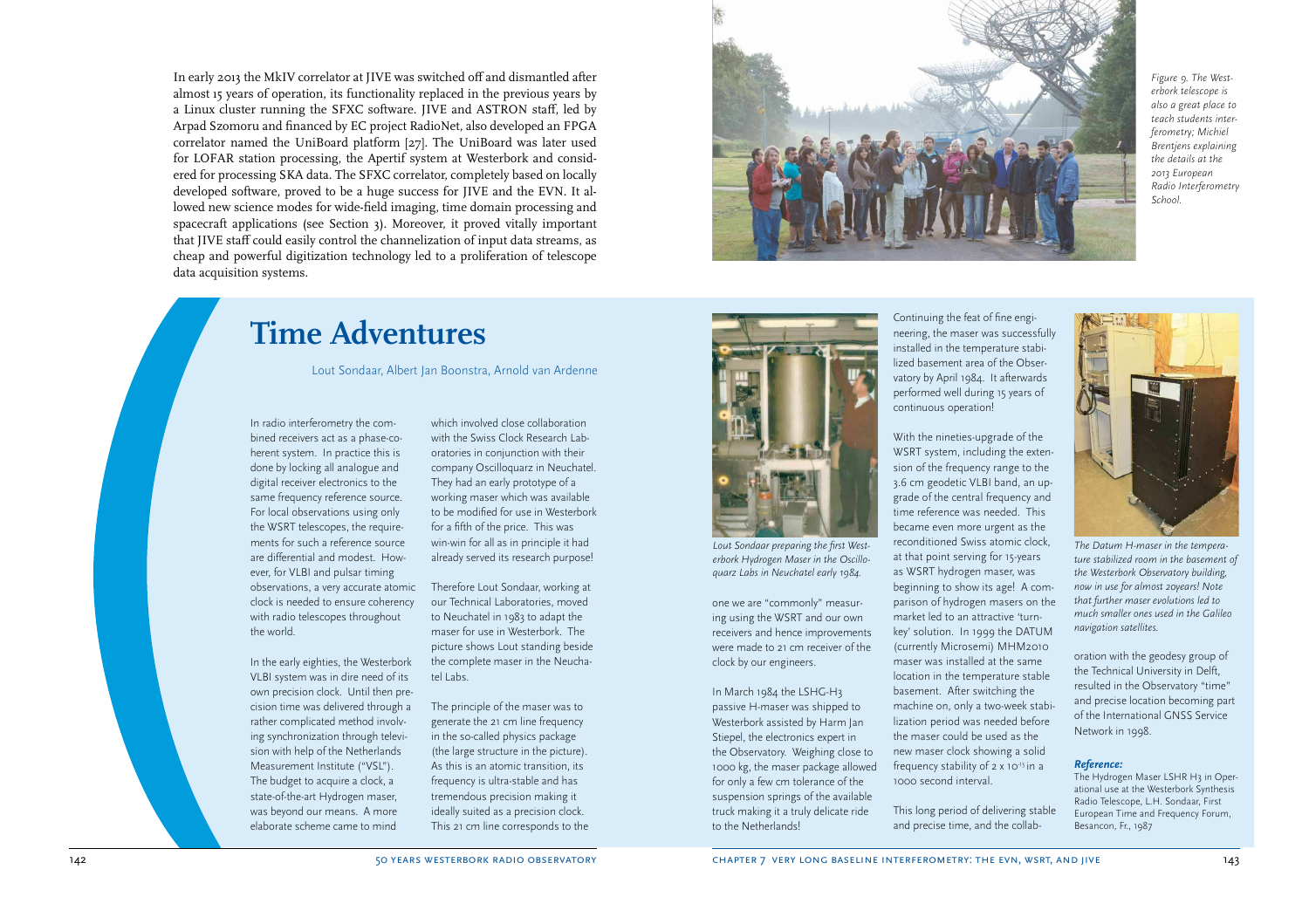### **3. Science**

By its nature, very high angular resolution VLBI requires high brightness targets (high intensity radio emission from a small solid angle on the sky). Therefore, astrophysical sources that emit through non-thermal emission processes are the prime targets for mas-scale studies. Before phase referencing techniques were established, the additional requirement was that sources needed to be detected within the coherence time, typically 2 to 10 minutes. So traditionally, bright Active Galactic Nuclei (AGN) and their jets have been a prime target for VLBI.

Zooming in on AGNs, VLBI observations were key in establishing that relativistic jets were launched from close to the central massive Black Hole. Studies focused on studying jet physics, beaming ratios and superluminal motions. Important progress in the EVN was obtained in the field of Gigahertz Peaked Spectrum sources and Compact Symmetric Objects (e.g. Figure 10). There was a joint interest from JIVE, ASTRON and staff at the Dutch universities to disentangle the orientation and evolution of active radio sources.

Another area of joint expertise was the study of (HI) absorption associated with the gas surrounding the AGN. In fact, the first science result with the new JIVE MkIV correlator revealed the HI in NG4261, on scales that had just become accessible in the optical through observations by the Hubble telescope [28]. In synergy with the Westerbork telescope, that could access a wide range of redshifts, many galaxies were targeted for HI absorption VLBI.

Also sparked by the observations with the Hubble telescope, were radio observations of its deep fields. Long integrations in the optical and radio showed a cosmic zoo of galaxies, some of them radiating from the early days of the universe. After Westerbork, VLA or MERLIN surveys, VLBI observations were called for, in order to understand the nature of their radio emission. But time and bandwidth averaging would limit the field of view to a single galaxy target, while in principle the primary beams of the individual telescopes encompass many sources [29]. With target lists from the low-resolution surveys in hand, clever correlator modes at the JIVE correlator were introduced to facilitate such wide-field studies.

The early motivation to study the radio emission in galactic compact objects was that this was an opportunity to study jet physics on much shorter timescales. A famous campaign was the monitoring of SS433 in 1987 with VLBI [30,31]. Over the years the interest shifted from studying the jet physics and launching mechanisms to making out the stellar evolution that led to the various exotic objects. As is the case for pulsar origins, VLBI makes important contributions to this research by measuring parallaxes and proper motions.



*Figure 10. left to right: Some of the iconic images of the EVN: SS433 from [30], supernovae in IC694 [35], HI absorption in NGC4261 [28], the CSO 3C343.1 [36], HI absorption in 4C12.50 [37], distances and proper motions of methanol masers in the Cygnus region [33], an artist impression of the Huygens lander [38], a ring-shaped methanol maser [39], the VLBI detection of SN2007gr [34], VLBI sources in the HDF-N [29], global VLBI image of a gravitational lens [41], the localization of the repeating FRB [42]. See the text for explanations of the acronyms.*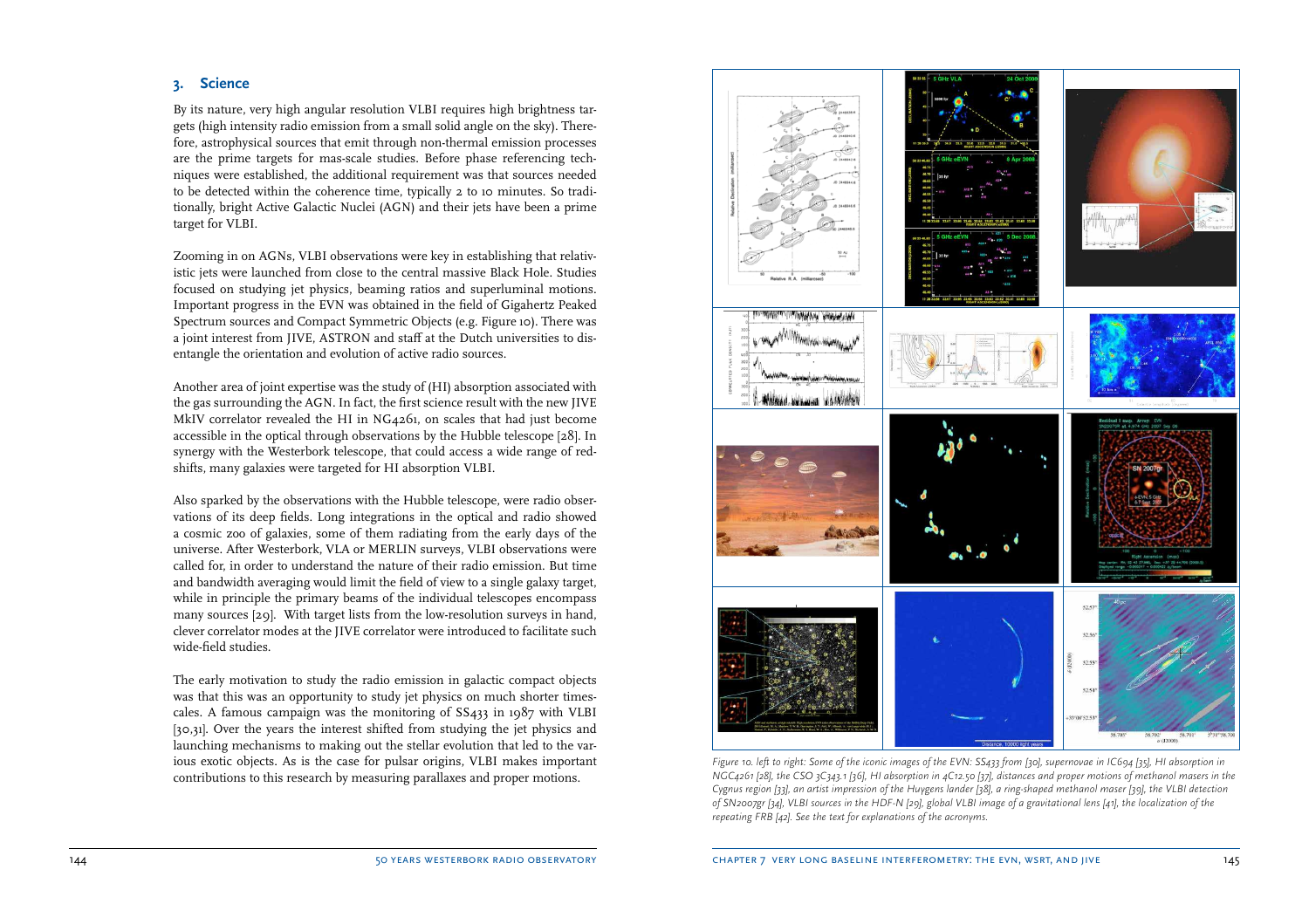High brightness emission from molecular masers that can spontaneously exist in the low-density interstellar medium, make for another category of interesting VLBI targets. These masers are signposts for regions where infrared emission excites molecules faster than collisions with other molecules relaxes them, such as circumstellar regions around evolved stars or star forming regions, or even the dense parts of active/starburst galaxies. The EVN is particularly sensitive to OH emission from starburst galaxies and IR stars, even though the 18cm part of the spectrum has been compromised in many places by manmade interference.

Additionally, the EVN excelled for many years in observations of the 6.7 GHz methanol maser. This ubiquitous maser was only discovered in 1991 and not many telescopes had receivers that covered this transition. In fact, coverage of the line was also not realized in the MFFE receivers of the WSRT, but one dish could be outfitted. And so, together with the EVN, a major contribution was made to studying this transition which was uniquely associated with the earliest stage of high mass star formation. The EVN demonstrated that the masers were linked to the accretion and outflow mechanism on scales of something like a thousand astronomical units, sometimes showing ring-like configurations [32]. With the phase referencing technique, it proved even possible to measure parallax distances to some of these sources [33]. And EVN users showed how high spectral resolution could be used to prove that magnetic fields are important in controlling the formation of high mass stars [34].

The introduction of e-VLBI raised interest in studying transient phenomena, which has turned out to be a very exciting subject. Initially the targets were galactic black holes or other compact objects, particularly those with binary companions. But extragalactic targets were also showing transient phenomena accessible to VLBI. It turned out that the extended radio emission in some nearby starburst galaxies could be resolved into the radio shells of individual supernova by VLBI [35] Invisible in the optical, VLBI could be used to obtain a census of the high mass stars in colliding galaxies.

Following the alerts from robotic telescopes monitoring Gamma Ray Bursts, the EVN started to target these objects. Pinpointing their host galaxies was one objective, but VLBI can in principle also distinguish various explosion models by resolving the source, either directly or through the scintillation properties, as a function of days since the explosion [40]. In these studies the inclusion of the Westerbork array was often crucial; not only did it provide fantastic sensitivity, but also crucial simultaneous lower resolution data, important for calibration and interpretation of the VLBI results.

A triumph of the expertise that was built up in Dwingeloo on correlators, was the VLBI pinpointing of the repeating Fast Radio Burst in 2017 [42]. The FRB phenomena was discovered about a decade ago when the Parkes telescope discovered single millisecond bursts from unknown objects. When Arecibo confirmed that one such source repeated, a world-wide campaign started to pinpoint the source of these radio flashes. The VLA associated the repeater with a dwarf galaxy at cosmological distances, but the EVN could even associate it with a specific nebulosity in this galaxy as observed with Hubble. It required very complex data processing at the SFXC platform, which was outfitted with the capability to gate very short visibilities after correcting the signal to compensate for the record-high dispersion between the source and the telescopes.

The option to implement such special functionality had been inherent to the SFXC platform from the start, when developed for space applications. Indeed, man-made transmitters on board of spacecraft are also bright enough to do VLBI, even if their detection requires the largest telescopes in the world. The most outstanding achievement in this field remains the VLBI tracking of the Huygens lander as it descended in the atmosphere of the Saturn moon Titan on 14 January 2005. The ultimate objective was to measure the trajectory of the probe as its motion was impacted by the winds in the atmosphere of this moon that may resemble planet Earth in original composition. Indeed, led by Leonid Gurvits, JIVE scientists published a detailed trajectory later after detailed analysis of the data [43]. However, the biggest visibility for the team came about a few hours after the descent, as only real-time detection by the VLBI telescopes could confirm the proper working and time of touch down of the Huygens lander.

### **4. The future**

With the advances in digital devices continuing to offer upgrade options, it is clear the VLBI field will deliver more discoveries in the future. And as SKA (and its precursors and pathfinders, like LOFAR) are engaging more astronomers in radio science, there are initiatives in many countries to establish a radio astronomy station. One can expect future VLBI telescopes to deliver enormous instantaneous bandwidth as both direct digitization and wide band receivers are being developed (BRAND EVN, a research activity in RadioNet). More processing and storage capacity will allow the VLBI correlators to offer increasing flexibility for the user products, for example time domain products and multiple, large fields of view or high spectral resolution.

One major cost item for establishing new telescopes is the need to have not only data acquisition instruments at the telescope, but also a highly precise maser clock for time and frequency stability. A hydrogen maser atomic standard is a fundamental requirement to ensure that only atmospheric fluctuations set the calibration intervals, a telescope with poorer stability is useless for phase referencing observations. A pilot project funded by the EC in the ASTERIC (Astronomy ESFRI and Research Infrastructure Cluster) project, is underway to test the transfer of precise clock information between two telescopes over the fibre network. The aim is to do a test transferring the clock signal from the maser at the Westerbork telescope to the Dwingeloo telescope, bringing it back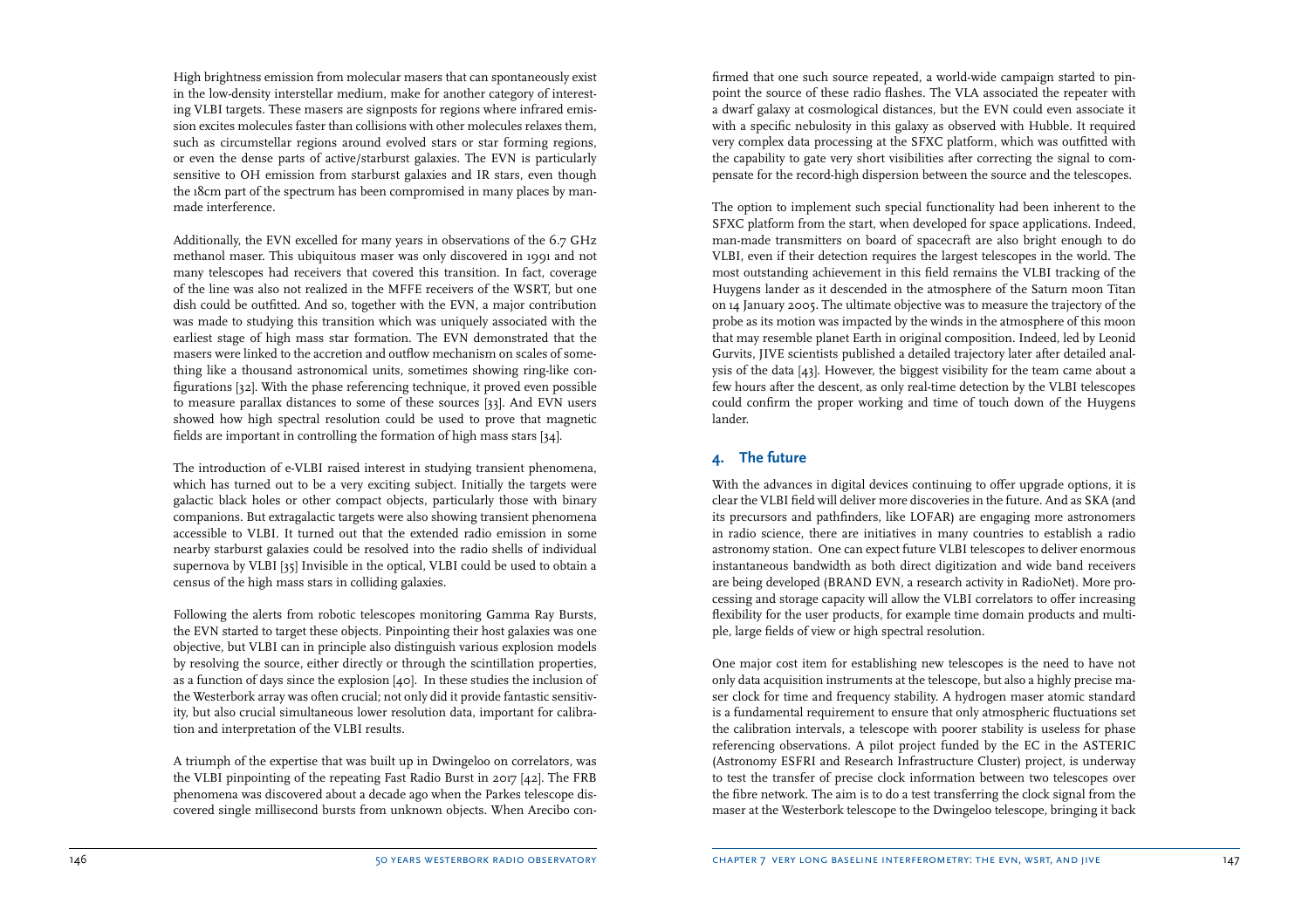as a VLBI element after some 40 years! This same research is informing the design of the signal and data transport sub-system of the SKA.

But of course, the main cost item, certainly in modern times, for constructing a new VLBI telescope is the steel construction. Fortunately, space exploitation also requires large dishes and some of the expansion of the EVN (particularly in China, but also partly for the Sardinia telescope) has been motivated this way. Moreover, in other places, dishes previously used for other (communication) purposes are being retrofitted for VLBI, in Latvia, Ghana and possibly the Portuguese Azores. The case for retrofitting retired communication antennas in African countries is particularly compelling. Such an African VLBI Network complements the SKA\_1 with long baselines, providing the capability to pinpoint transient phenomena, measure accurate pulsar and maser positions and distinguish AGN from starburst galaxies. But it is also a chance to involve African scientists and engineers in the inspiring and innovative trade of radio astronomy.

With the Apertif upgrade [See Chapter 15 of this book], the parameters of the WSRT element in the EVN have changed. The phased array is now only available at L-band, albeit with a larger bandwidth than before. For all other bands, MFFE and 5cm, only a single telescope can participate in the EVN. But the Apertif system, certainly the transient trigger functionality, has important synergies with VLBI and it even has been considered to connect each individual WSRT dish to JIVE for transient and wide field imaging. Maybe one day even VLBI will profit from the multi-beam capabilities on the WSRT. It is hard to predict what the fate will be of the Westerbork array by the time the EVN turns 50 in 2030, but with the continued interest in global VLBI, it seems reasonable to argue that the historic investments in the sturdy steel Westerbork dishes will still be serving science.

#### **5. References**

- [1] R. Porcas, "*A history of the EVN*", 2010, in "*10th European VLBI Network Symposium and EVN Users Meeting: VLBI and the new generation of radio arrays*", PoS(10th EVN Symposium) 011
- [2] R. S. Booth , "*The origins of the EVN and JIVE: Early VLBI in Eur*ope", 2013, in *"Resolving the Sky Radio Interferometry: Past, Present and Future"* (M.A. Garrett and J. C. Greenwood eds), p.51
- [3] R. T. Schilizzi, G. K. Miley, A van Ardenne et al., "*High resolut*ion observations of the compact central component in the giant radio source 3C 236", 1979, A&A 77 1
- [4] R. T. Schilizzi, "*A report on VLBI in Europe*", 1977, NFRA Int. Techn. Rep. No 147
- [5] V. Kapahi, R. T. Schilizzi, *"VLBI observations of hot spots in the lobes of distant radio sources"*, 1979, Nature 277 610
- [6] R.T. Schilizzi (Editor) *"Very Long Baseline Radio Interferometry Using a Geostationary Satellite"*, 1978, European Space Agency, Mission Definition Study, DP PS(78)15.
- [7] J. L. Yen, K.I. Kellermann, B. Rayhrer et al. *"Real-Time, Very-Long-Baseline Interferometry Based on the Use of a Communications Satellite",* 1977, Science 198 289
- [8] A. van Ardenne, J.D. O'Sullivan, *"VLBI Clock/Phase comparison using a Geostationary Satellite"*, 1982, Proc. VLBI Techniques, pp 459-467, Toulouse, ISBN 2-85428-087-3
- [9] A. van Ardenne, J. D. O'Sullivan, A. de Dianous, *"A High-Precision Phase-Comparison Experiment Using a Geostationary Satellite"*, 1983, IEEE Trans. Instrum. and Meaurement, Vol IM-32, Nr.2, pp 370-376
- [10] R.T. Schilizzi, A. van Ardenne, A. Bos, J.D. Bregman, R.H. Harten and H.W. van Someren Greve, *"On the Use of Westerbork Facilities for a VLBI Network Centre"*, 1982, NFRA Int. Techn. Rep. no. 165, European VLBI Processor Memorandum 1
- [11] R.T. Schilizzi, *"Proposal for a European VLBI Network Centre in the Netherlands"*, 1983, European VLBI Processor Memorandum 2, 1983.
- [12] R. T. Schilizzi and L. I. Gurvits, *"The Westerbork Telescope and Very Long baseline Interferometry"*, 1996, in *"The Westerbork Observatory, Continuing Adventure in Radio Astronomy"* (E. Raimond and R, Genee (eds), p. 127
- [13] R. T. Schilizzi, *"A short history of space VLBI"*, 2013, in *"Resolving the Sky Radio Interferometry: Past, Present and Future"* (M. A. Garrett and J. C. Greemwood (eds), p. 99
- [14] D. Duev, M. Zakhvatkin, V. Stepanyants et al., *"RadioAstron as a target and as an instrument: Enhancing the Space VLBI mission's scientific output*", 2015, A&A 573 99
- [15] A. van Ardenne, "Proposal for the realisation of Westerbork as a Tied-Array for small bandwidth *VLBI Tape Recorder Experiments"*, 1978, NFRA Note 262
- [16] A. van Ardenne, *"Description of the Digital Combiner"*, 1981, NFRA Note 362
- [17] A. van Ardenne, *"Proposal for the realisation of a broadband telescope-MkIII Terminal Interface"*, 1981, NFRA Note 363 (in Dutch)
- [18] J. Dromer, A.W. Gunst, *"Technical TADU-max final report",* 2006, ASTRON-RP-076
- [19] A. van Ardenne, *"Calibrating the Tied Array in the Case of Analog Summation of Analog Signals"*, 1980, NFRA Note 315
- [20] A. van Ardenne, *"Sensitivity loss with Westerbork as digital tied array. A first assessment",* 1979, NFRA Note 289, (in Dutch).
- [21] A. B. J. Kokkeler, P. Fridman, A. van Ardenne, *"Degradation due to quantization noise in radio astronomy phased arrays"*, 2001, Exp. Astron. 11 33
- [22] R. T. Schilizzi, W. Aldrich, B. Anderson et al., *"The EVN-MarkIV VLBI data processor"*, 2001, Exp. Astron. 12 49
- [23] M. Kettenis, H. J. van Langevelde, C. Reynolds, and B. Cotton, *"ParselTongue: AIPS Talking Python"*, 2006, in "ADASS XV", ASPC 351 497
- [24] A. J. Beasley and J. E. Conway, *"VLBI Phase-referencing",* 1995, in "Very Long Baseline Interferometry and the VLBA", ASPC 82 327
- [25] P. Boven, *"e-VLBI Networking Tricks"*, 2009, in "Science and Technology of Long Baseline Real-Time Interferometry: The 8th International e-VLBI Workshop", PoS(EXPReS09) 36
- [26] A. Keimpema, M. M. Kettenis, S. V. Pogrebenko et al., *"The SFXC software correlator for very long baseline interferometry: algorithms and implementation*", 2015, Exp. Astron. 39 259
- [27] A. Szomoru, 2010, in *"10th European VLBI Network Symposium and EVN Users Meeting: VLBI and the new generation of radio arrays"*, PoS(10th EVN Symposium) 098
- [28] H. J. van Langevelde, Y. M. Pihlström, J. E. Conway et al., *"A thin HI circumnuclear disk in NGC 4261*", 2000, A&A 354 L45
- [29] M. A. Garrett, T. W. B. Muxlow, S. T. Garrington et al., *"AGN and starbursts at high redshift: High resolution EVN radio observations of the Hubble Deep Field"*, 2001, A&A 366 L5
- [30] R. C. Vermeulen, R. T. Schilizzi, R. E. Spencer et al., "*A Series of VLBI Images of SS433 during the Outbursts in May/June 1987*", 1993, A&A 270 177
- [31] R. C. Vermeulen, V. Icke, R. T. Schilizzi et al., "*Evolving radio structure of the binary star SS433 at a resolution of 15 marcs*", 1987, Nature 328 309
- [32] A. Bartkiewicz, M. Szymczak, H. J. Van Langevelde et al., "*The diversity of methanol maser morphologies from VLBI observations*", 2009, A&A 502 155
- [33] K. L. J. Rygl, A. Brunthaler, A. Sanna et al., "*Parallaxes and proper motions of interstellar masers toward the Cygnus X star-forming complex: I. Membership of the Cygnus X region*", 2012, A&A 539 79
- [34] G. Surcis, W. H. T. Vlemmings, H. J. van Langevelde et al., "*EVN observations of 6.7 GHz methanol maser polarization in massive star-forming regions*", 2013, A&A 556 73
- [35] M. A. Perez-Torres, C. Romero-Cañizales, A. Alberdi, and A. Polatidis, "*An extremely prolific supernova factory in the buried nucleus of the starburst galaxy IC 694*", 2009, A&A 507 L17
- [36] C. Fanti, R. Fanti, P. Parma et al., "*Compact Steep Spectrum 3CR radio sources VLBI observations at 18 CM*", 1985, A&A 143 292
- [37] R. Morganti, J. Fogasy, Z. Paragi et al., "*Radio Jets Clearing the Way Through a Galaxy: Watching Feedback in Action*", 2013, Science 341 1082
- [38] O. Witasse, J.-P. Lebreton, M. K. Bird et al., "Overview of the coordinated ground-based observa*tions of Titan during the Huygens mission*", 2006, J. Geophys. Res. 111 E07S01
- [39] A. Bartkiewicz, M. Szymczak, and H. J. van Langevelde, "*Ring shaped 6.7 GHz methanol maser emission around a young high-mass star*", 2005, A&A 442 L61